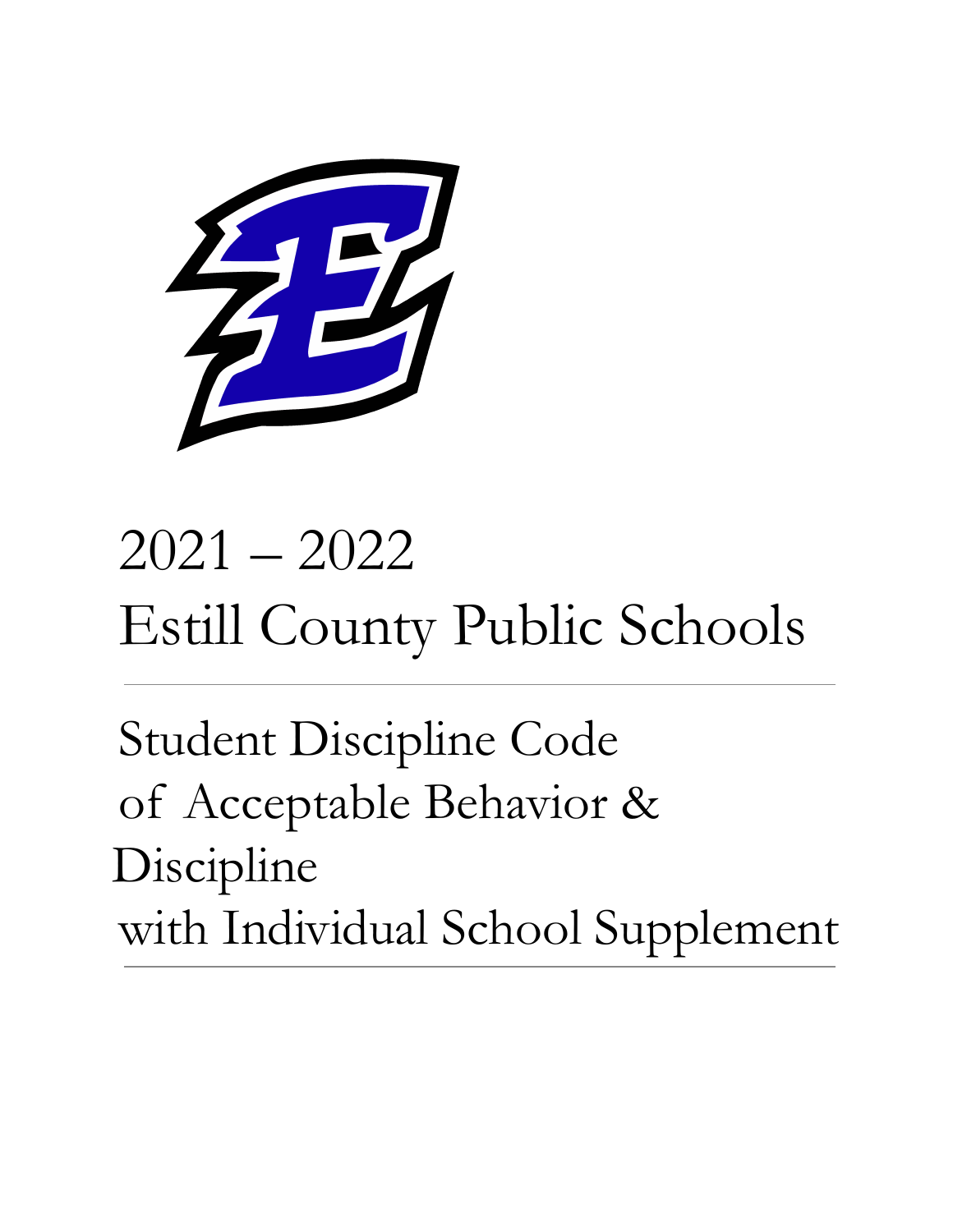# South Irvine Early Learning Center

South Irvine Early Learning Center

*"Home of the Little Engineers "*

1000 South Irvine Road Irvine, KY 40336 Phone: (606) 723-4700 Fax: (606) 723-6724

Principal: Toni-Garrett Hall Preschool Coordinator: Toni-Garrett Hall Secretary: Tessla Dixon

#### **VISION**

**SIELC strives to meet the needs of the whole child in order to provide a solid educational foundation.**

**MISSION**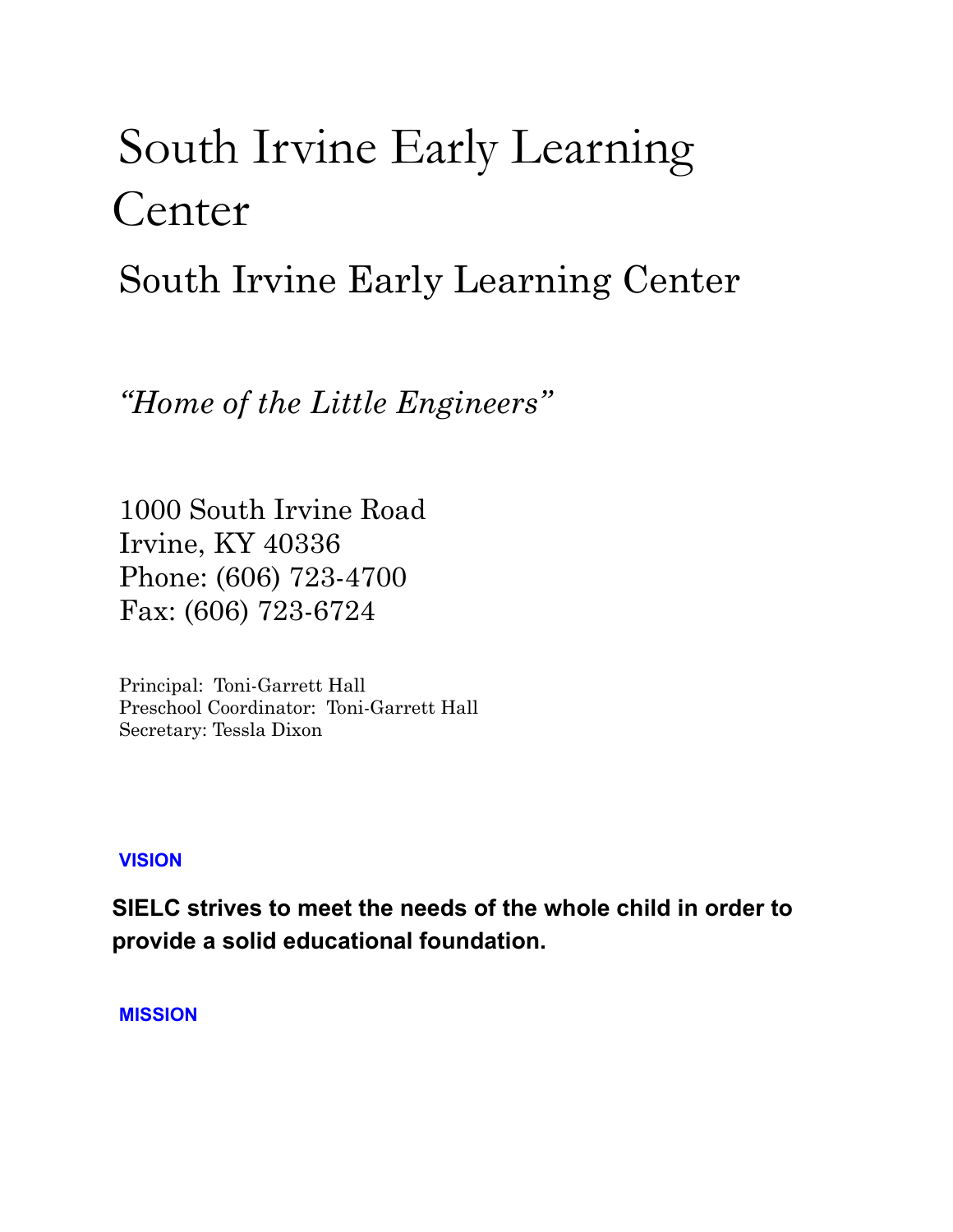**SIELC provides a safe and inclusive environment for all children to learn.**

# Table of Contents

| <b>DESCRIPTIONS OF PROGRAMS OFFERED</b>                          | 6                                         |
|------------------------------------------------------------------|-------------------------------------------|
| <b>State funded Preschool</b>                                    | 6                                         |
| <b>Head Start</b>                                                | 6                                         |
| <b>Early Head Start</b>                                          | 6                                         |
| <b>GENERAL INFORMATION</b><br><b>ARRIVAL</b>                     | $\overline{\mathbf{r}}$<br>$\overline{7}$ |
| <b>BUS RIDERS (LOADING &amp; UNLOADING)</b><br><b>CAR RIDERS</b> | $\overline{7}$<br>$\overline{7}$          |
| <b>AFTERNOON DISMISSAL</b><br><b>HEALTH/MEDICATION</b>           | 8<br>8                                    |
| <b>SCHOOL CANCELLATIONS/DELAYS</b>                               | 8                                         |
| <b>ATTENDANCE</b>                                                | 9                                         |
| <b>Truancy</b><br>School Intervention for Improving Attendance   | 10<br>10                                  |
| <b>ADDRESS AND TELEPHONE CHANGES</b>                             | 11                                        |
| <b>COURT ORDERS AND CUSTODY</b>                                  | 11                                        |
| <b>EMERGENCY OPERATION PLANS</b>                                 | 11                                        |
| <b>EMERGENCY PROCEDURES</b>                                      | 12                                        |
| <b>SCHOOL BEHAVIOR EXPECTATIONS</b>                              | 12                                        |
| <b>ITEMS NOT ALLOWED AT SCHOOL</b>                               | 13                                        |
| <b>DRESS CODE</b>                                                | 13                                        |
| <b>VISITORS/BUILDING ACCESS</b>                                  | 13                                        |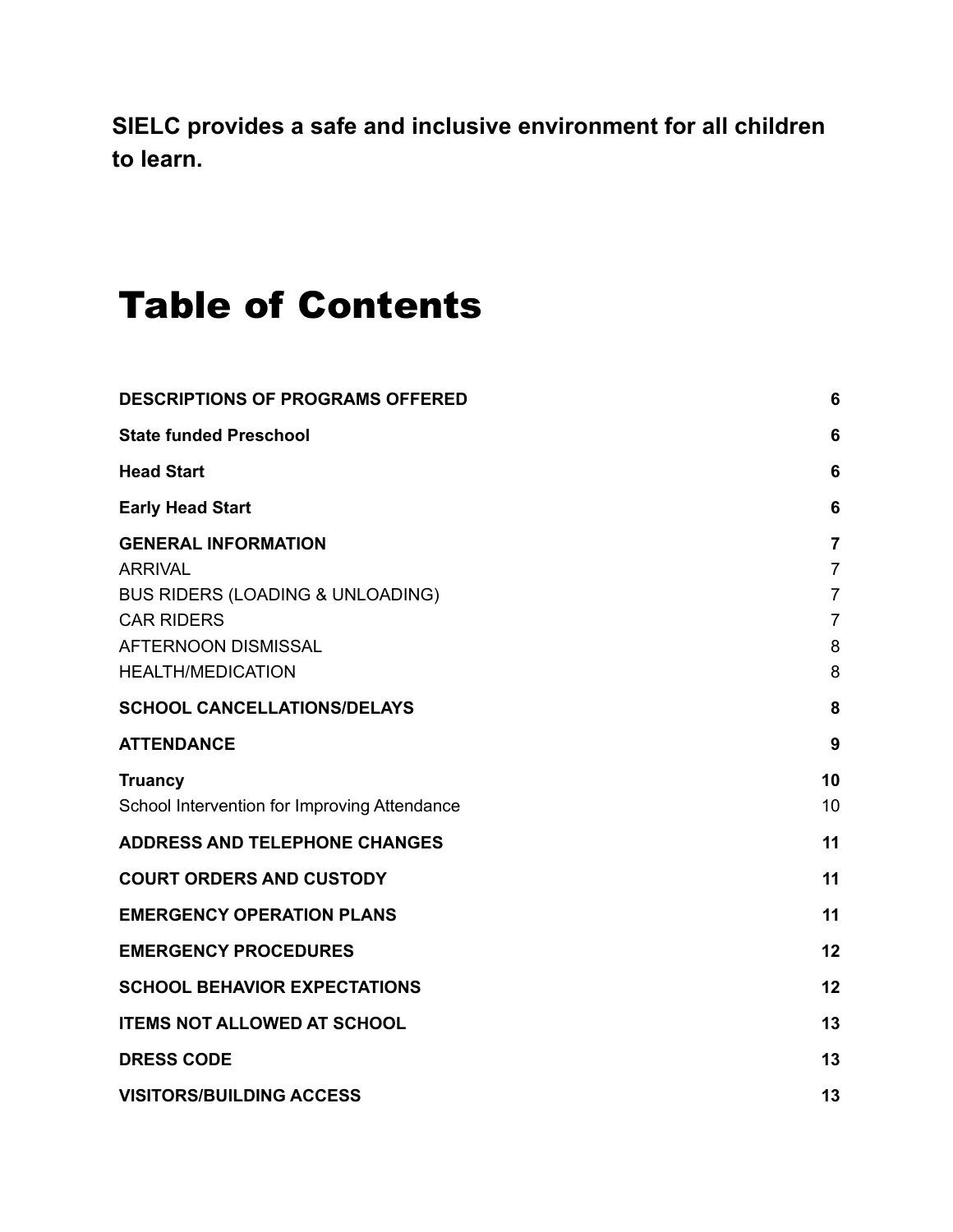| <b>MEALS</b>                                                                         | 14 |
|--------------------------------------------------------------------------------------|----|
| <b>FAMILY RESOURCE CENTER</b>                                                        | 14 |
| <b>FAMILY LEARNING NIGHTS</b>                                                        | 14 |
| <b>SCHOOL TO HOME COMMUNICATION</b>                                                  | 15 |
| <b>VOLUNTEERING</b>                                                                  | 15 |
| <b>PICTURES</b>                                                                      | 15 |
| <b>TECHNOLOGY</b>                                                                    | 16 |
| <b>BUS TRANSPORTATION</b>                                                            | 16 |
| TITLE 1-NOTIFICATION TO PARENTS OF PROFESSIONAL QUALIFICATIONS OF<br><b>TEACHERS</b> | 16 |
| <b>NON-DISCRIMINATION</b>                                                            | 17 |
| <b>SCHOOL-WIDE CELEBRATIONS</b>                                                      | 17 |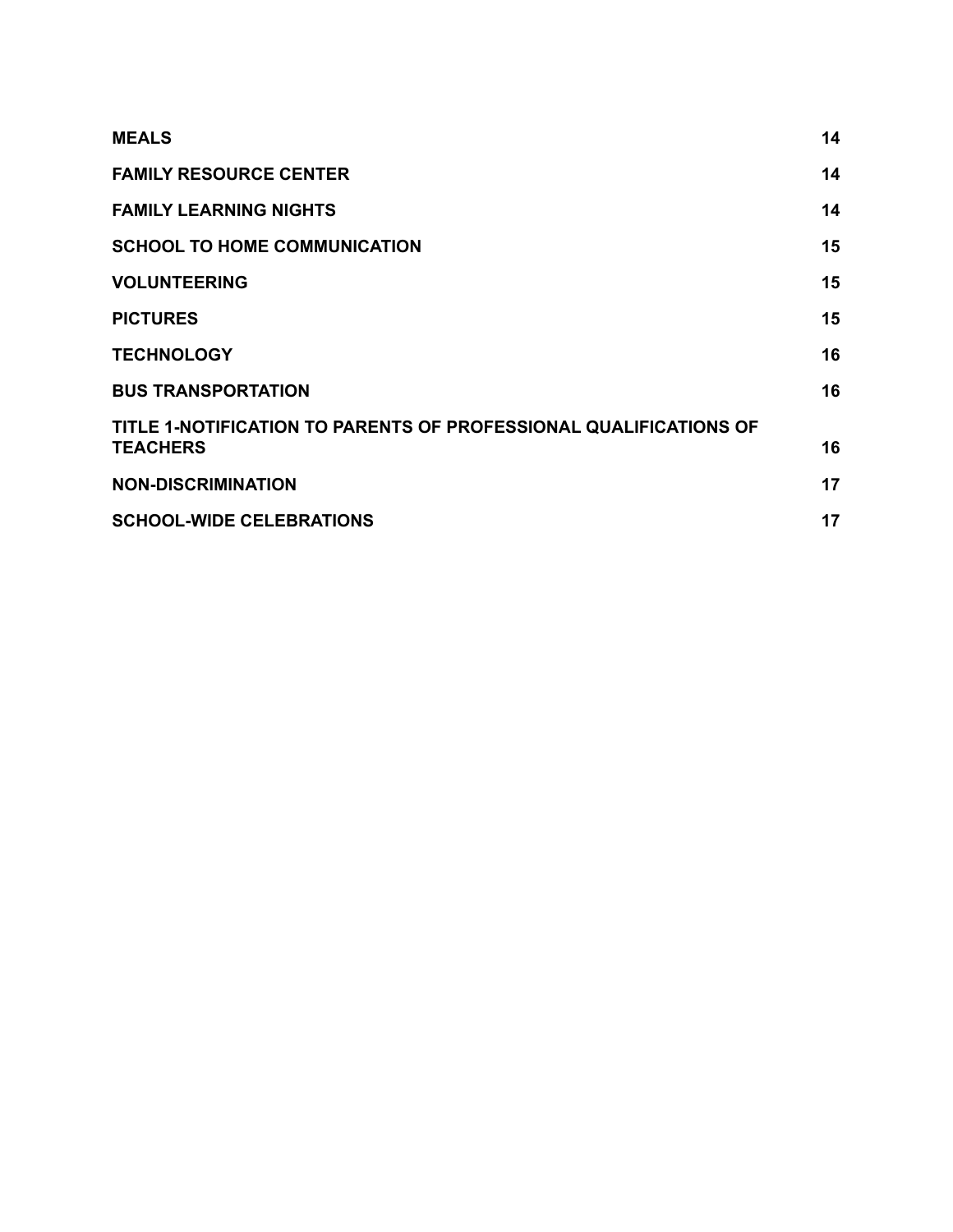Dear Parents,

Welcome to South Irvine Early Learning Center! This is a special place designed specifically for early learners. As your child enters South Irvine Early Learning Center they will encounter a variety of learning experiences. They will begin interacting with others and creating friendships. They will learn to take turns and share with others. The staff will work to prepare your child for kindergarten.

Thank you for allowing us to partner with you in your child's beginning steps of their education. As your child begins their education journey you may have questions. This handbook will answer some of your questions. Feel free to email me at toni-garrett.hall@estill.kyschools.us or contact your child's teacher. We are excited to work with your child and look forward to a great school year!

Sincerely,

Toni-Garrett Hall, Principal

# **SOUTH IRVINE EARLY LEARNING CENTER STUDENT HANDBOOK**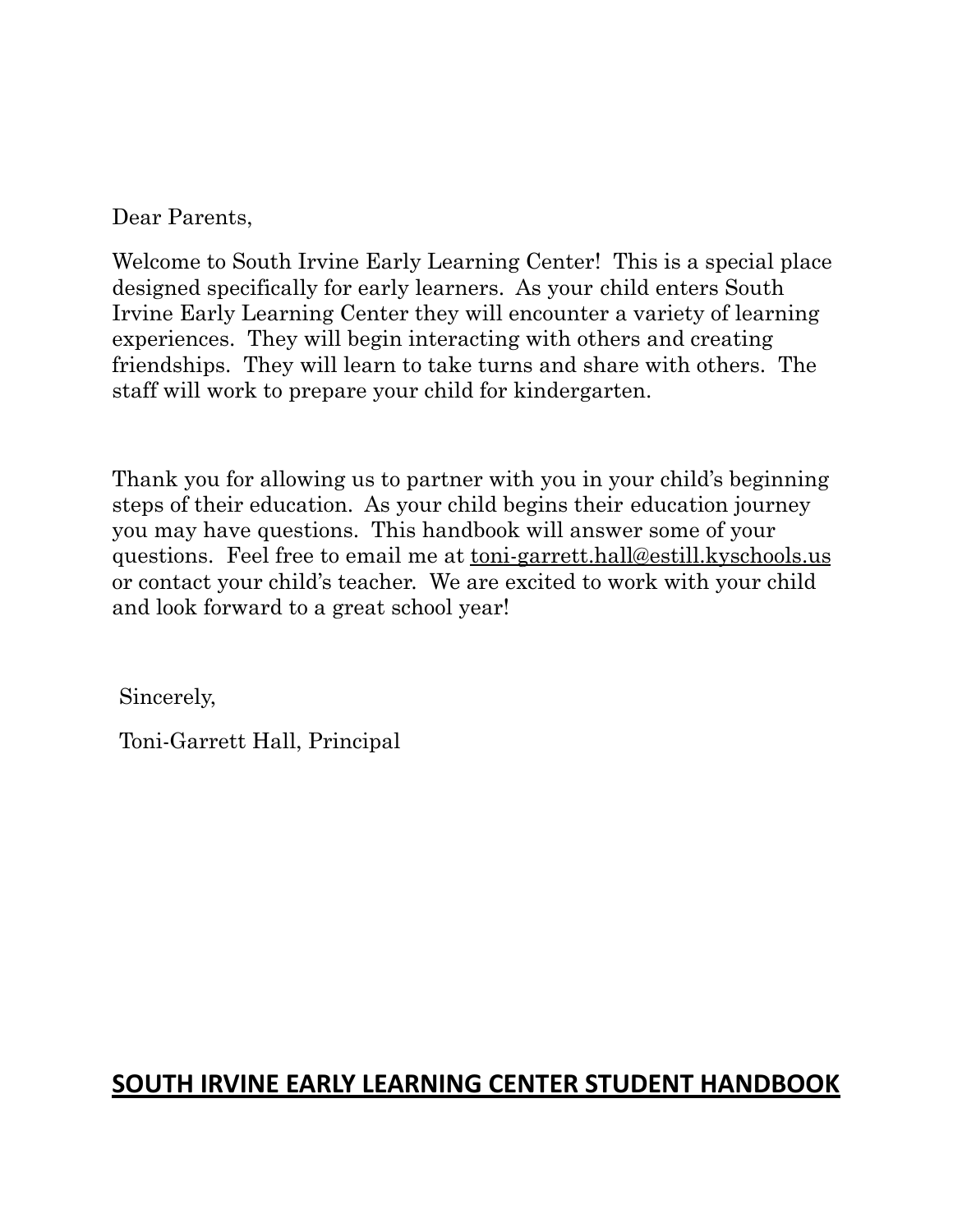**Supplement to: Estill County Public Schools Student Discipline Code of Acceptable Behavior & Discipline**

# <span id="page-5-0"></span>**DESCRIPTIONS OF PROGRAMS OFFERED**

South Irvine Early Learning Center offers a variety of programs including; Early Head Start/Head Start, and State funded Preschool for children ages ranging from six weeks to 4/5 years of age.

All Early Childhood Programs are designed to prepare children socially, physically, emotionally, and educationally for elementary school. Full-day services are available based on eligibility guidelines. All programs are five (5) days a week.

# <span id="page-5-1"></span>**State funded Preschool:**

Students participating in State funded Preschool are enrolled in Early Childhood's State funded preschool program through the Kentucky Department of Education. Students must be four years of age by August 1 of the program year and must meet eligibility guidelines. Full-day programs are offered for these preschool students. Students attend classes Monday through Friday, and transportation is available.

# <span id="page-5-2"></span>**Head Start:**

Head Start is a federally funded program serving children from families who meet eligibility criteria. Students attend classes Monday through Friday, and transportation is available. Applicants must be three or four years old by August 1 of the program year.

# <span id="page-5-3"></span>**Early Head Start:**

Early Head Start is a federally funded program serving children from birth to 36 months who meet eligibility criteria. Students attend classes Monday through Friday, and transportation is not provided. Applicants must be 3 years of age or younger by August 1 of the program year.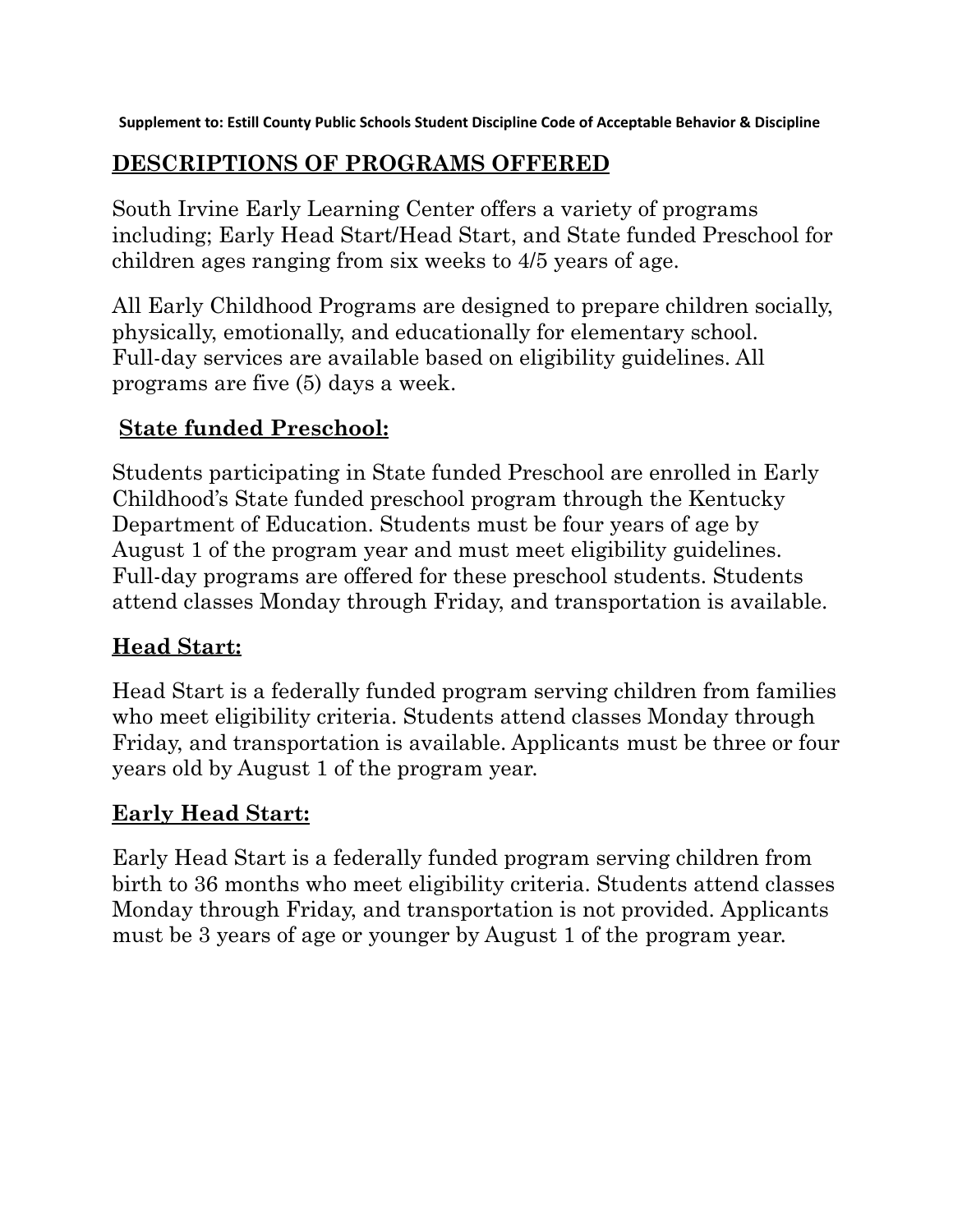# <span id="page-6-0"></span>**GENERAL INFORMATION**

#### <span id="page-6-1"></span>**ARRIVAL:**

The school doors will open at 7:30 am.

Supervision is unavailable until 7:30 am. Students shall not arrive before this time.

Instruction begins at 8:00 am.

Parents may bring their child to the parent drop off site. Due to safety reasons, parents will not be permitted to walk their child to class or remain in the designated areas with their child.

#### <span id="page-6-2"></span>**BUS RIDERS (LOADING & UNLOADING):**

**In order to make a transportation change for your child, you must call the school office at 723-4700. We do not accept notes for transportation changes due to the child's age. Many times these notes are lost on the bus before the children arrive. When you are calling to let us know that your child needs to be put on another bus or dropped off at another location, please be prepared to give either your child's social security number and/or the parent's license number. This will help us in protecting your child and ensuring that they are in the correct care. Calls for changes must be made before 1:30 pm to ensure that changes can be made.** Calls made for changes after 1:30pm cannot be ensured.

**The name of the person must be on your child's checkout list in order for them to pick your child up at school and/or bus stop.**

For the safety of your child, we will **check driver's licenses and/or id.**

#### <span id="page-6-3"></span>**CAR RIDERS:**

AM car riders will be dropped off at the lower Preschool wing of the building.

Parents need to be aware of blocking the flow of traffic at the NO PARKING ZONES and bus lanes.

**Please refrain from parking in the church parking lot directly adjacent to the school grounds.**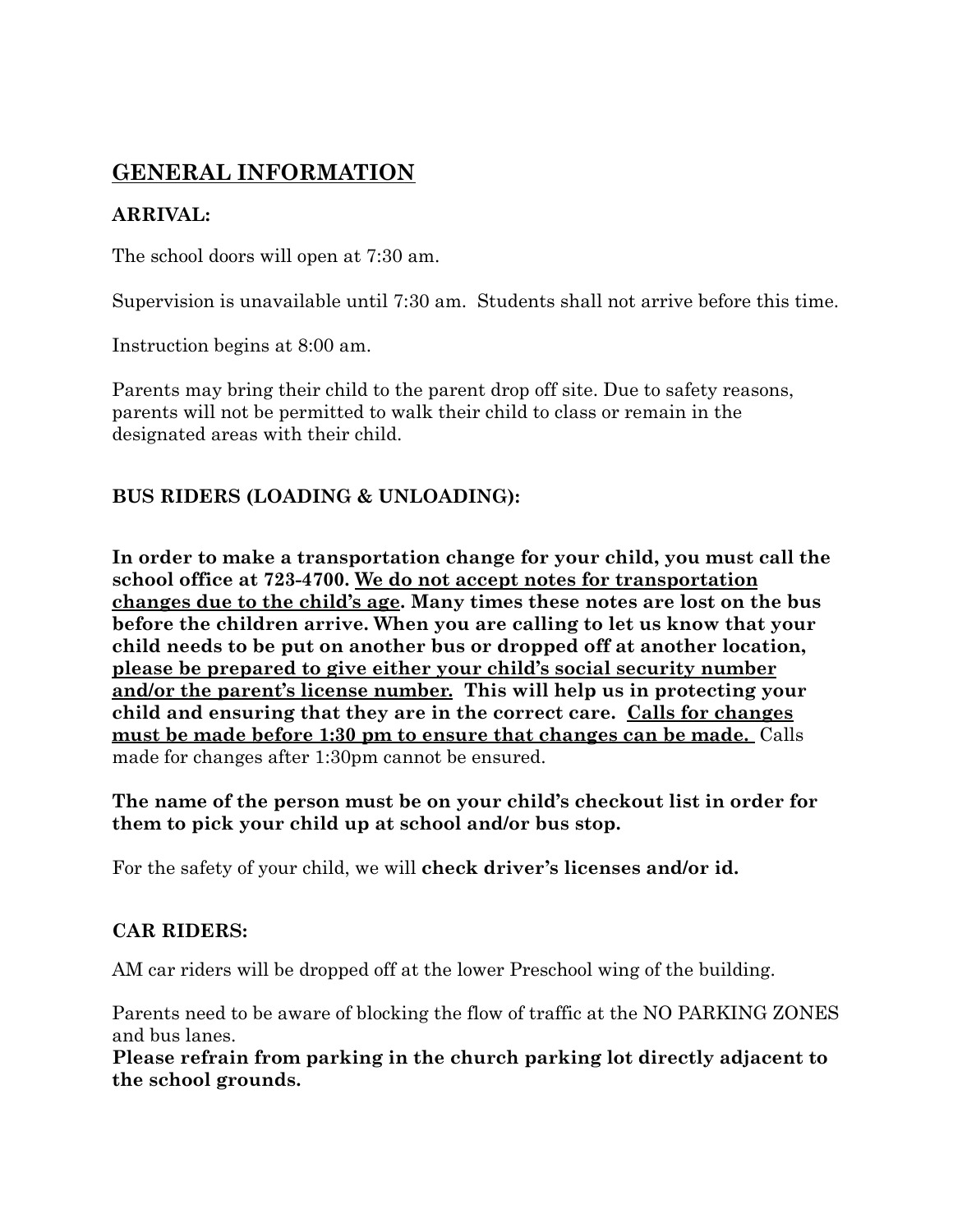If your child arrives after 8:00 am, you will need to walk them to the door and ring the bell. You will be asked to sign them in.

#### <span id="page-7-0"></span>**AFTERNOON DISMISSAL:**

Dismissal begins at approximately 2:30 pm.

**Parents picking up students** in the afternoon shall remain outside of the designated doors. Parents must show ID to school personnel before getting their child.

**If a car rider is not picked up by approximately 2:50 pm, your child will be sent home on the bus.**

#### <span id="page-7-1"></span>**HEALTH/MEDICATION:**

The school assumes that responsible parents will not send a child to school if he or she shows signs of illness, such as: red throat, excessive cough, skin rash, and fever of 100 degrees, vomiting, or frequent diarrhea. We ask, for your child's sake and for the protection of other children, that your child be kept at home under these conditions. Children should be **fever free for 24 hours** before returning to school.

If any of these symptoms occur at school, parents will be notified.

If a student requires medication, papers must be filled out and signed in the front office before medication can be administered. Medication must be brought in by a parent in the original container and picked up by a parent. **Medications cannot be sent on the school bus or carried by the child into school or on the school bus.**

If your child has a food allergy, please send in the appropriate papers from the doctor.

#### <span id="page-7-2"></span>**SCHOOL CANCELLATIONS/DELAYS**

The South Irvine Early Learning Center operates on the same school calendar as Estill County Schools. There is one day each month that preschool students do not attend. This allows teachers/assistants to complete required home visits.

Whenever school is delayed, dismissed, or cancelled, an announcement will be made on local radio (WIRV 1550 AM, 100.7 FM), TV stations (WLEX Channel 18, WKYT Channel 27, WTVQ Channel 36), District Website and Facebook pages, and/or the Estill County Schools One Call Now System.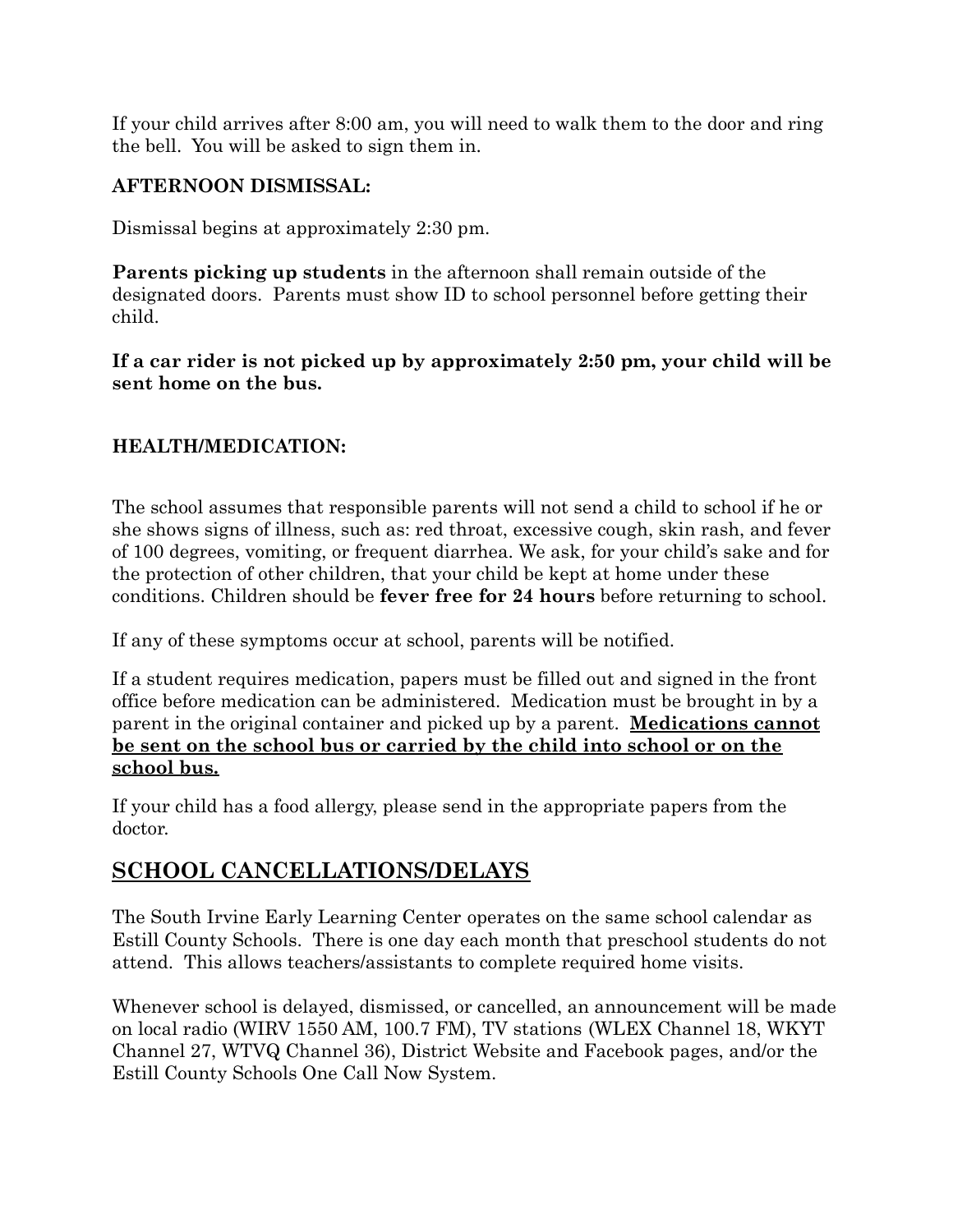#### <span id="page-8-0"></span>**ATTENDANCE**

We love having your child here at the Early Learning Center.

Daily attendance plays a critical role in every student's academic and future career success. Please ensure that your child comes to school every day. It is understood that sickness and emergencies happen; use preventive measures to ensure your child is healthy and barriers that may keep your child from coming to school are discussed with school staff.

Please call the school and let us know if your child is going to be absent or late.

Upon returning to school after an absence, you must send a doctor's excuse, dentist excuse, etc. or a parent note. Remember, **calls do not replace a written excuse for absence.** It is the parent's responsibility to send a written excuse for each absence. If an excuse is not received, the absence will be recorded as unexcused.

#### **Three parent notes are permitted per semester. No carry overs.**

All excuses must be turned into the office within thirty days.

Students in Estill County Schools will be allowed up to six (6) absence events to be excused with a written parent note for the entire year. Estill County Schools will excuse up to ten (10) absences with doctor/medical excuse /note. Any absence event due to medical reason in excess of ten (10) will require the presentation of the Estill County Schools' Medical Excuse Form before the absence will be excused. The form will be available at each school, central office and some medical facilities upon parent request.

#### <span id="page-8-1"></span>**Truancy:**

#### **It is our hope that parents understand and promote the importance of daily school attendance.**

Compulsory attendance laws (KRS 159.150) in the state of Kentucky changed effective July 1, 2005. The legislature has amended the compulsory attendance law to read that a student will now be considered a **"habitual truant"** once they have accumulated six (6) unexcused absences. **The law does not distinguish between an absence and a tardy.** This means that a student will be defined habitual truant once they have accumulated six (6) unexcused tardies, six (6) unexcused absences, or **ANY** combination of absences/tardies equaling the number six (6). (For Example, 3 absences and 3 tardies) This may result in court proceedings against the parent and/or the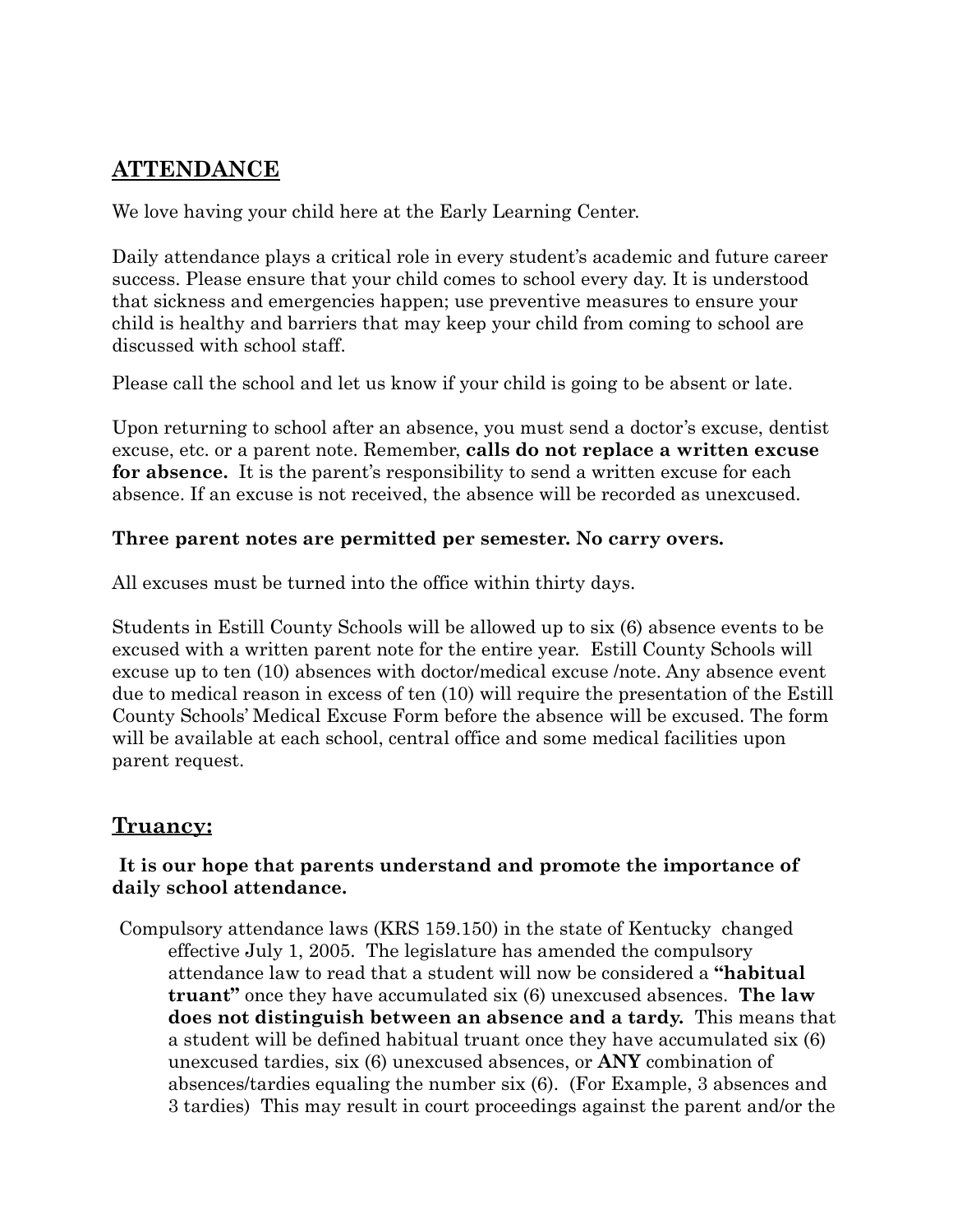student depending on the child's age. Preschool students who fall under "truant" status are subject to being removed from the program based upon School Policy.

#### <span id="page-9-0"></span>**School Intervention for Improving Attendance:**

Phone call by teacher or staff. Written notice to parent or guardian by teacher or principal. Home visit by school staff. Truancy complaint filed with district Director of Pupil Personnel. Complaint of unlawful transaction with a minor.

#### **SOUTH IRVINE EARLY LEARNING CENTER ATTENDANCE GOAL FOR EVERY STUDENT= 95%-100%!!** This means a student should have no more than

7 or 8 total absences for the year. EHO (Enhanced Educational Opportunity) Students may be excused for up to 10

days per year for educational activities. This application form must be completed and returned to the school office at least five (5) days prior to the absence. The principal then deems if it is educationally relevant and determines approval. This type of absence cannot occur during school's testing, unless there are circumstances approved by the principal.

#### **Doctor's Notes/Medical Notes:**

- TEN NOTE limit for the year. Doctor's notes/Medical notes are limited to ten (10) for the year. In special circumstances, or as deemed necessary by a chronic health situation, additional days may be granted after a form is completed by your family physician for doctor/medical excuses with medical documentation and principal/designee approval. The completed form should be turned into the school office within five school days of the absence.
- (NOTE: The ten (10) note limit for doctor/medical notes does not apply to IEP's or 504's or where medical documentation regarding chronic health issues has been provided and approved and is on file at the school.)

#### **Parent Notes:**

Estill County School district allows a total of six (6) written "parent notes" for the year. Always provide written documentation for any absence. Every time a child is tardy, check-out early, or is absent, you must send a note on the day of the student's return to school. There is a 5 day grace period to submit the documentation, but after 5 days, it will be counted as unexcused.

Home/Hospital: If a student is anticipated to be absent more due to surgery, medical procedure, accident, serious illness, or medical related long term absence, they are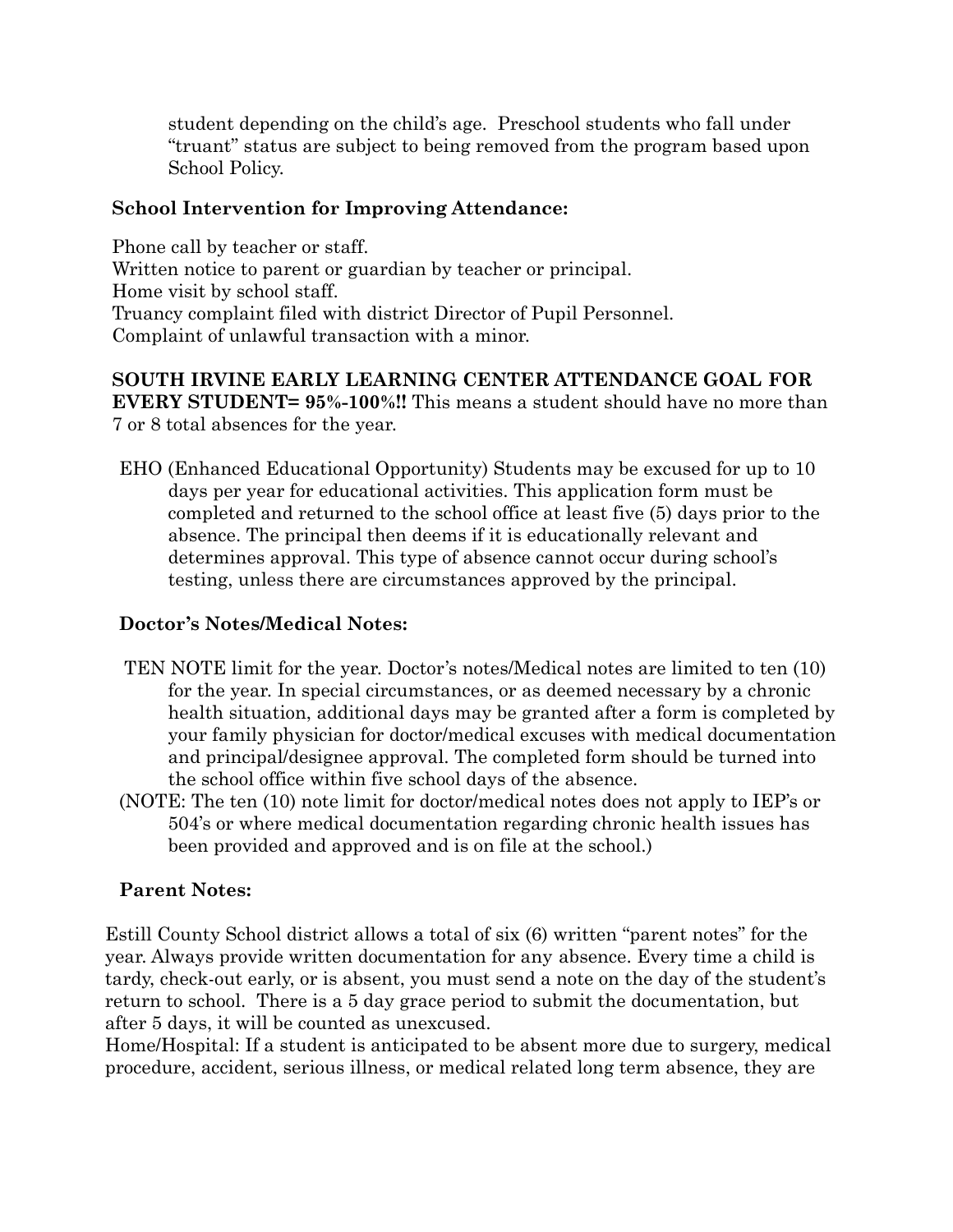eligible to complete a homebound application. Please contact the school office to make arrangements for this.

Parents, staff, and students are encouraged to make

<span id="page-10-0"></span>dental/doctor/orthodontist/optometrist appointments after school or on days of a school break, unless it is related to an immediate health need.

#### **ADDRESS AND TELEPHONE CHANGES:**

Please notify the school if your address, telephone number, or emergency contact numbers have changed. It is very important that our information be kept up to date, especially in the event of an emergency.

# <span id="page-10-1"></span>**COURT ORDERS AND CUSTODY:**

The school shall release the student or information concerning the student to either parent unless the school has been provided with evidence that there is a state law or court order governing such matters as divorce, separation or custody; or a legally binding document which provides instruction to the contrary.

# <span id="page-10-2"></span>**EMERGENCY OPERATION PLANS:**

The purpose of this information is to assure you of our concern for the safety and welfare of all students at South Irvine Early Learning Center. Estill County School District's Emergency Operations Plan provides for response actions to be taken in all types of emergencies; therefore, several protective responses are planned as follows:

Building Evacuation- evacuation to a safe area on the school grounds in the case of a fire.

Sheltering in Place- Sudden occurrences such as tornadoes, hazardous material accidents; biological chemical or radiological events, or mass weapon events may dictate taking cover in place as the best immediate response. After the danger has passed, parents or other persons identified on the Release Form will be required to provide photo identification and sign a release prior to removing a child from the school.

Evacuation- Total evacuation may become necessary if the school is in an endangered area. Depending on the situation, your child may be transported by bus to a designated area. In that case, you will be kept informed as to where to regain custody of your child through local television and radio announcements. Parents or other persons identified on the Release Form will be required to provide photo identification and sign a release prior to removing a child from the school's custody.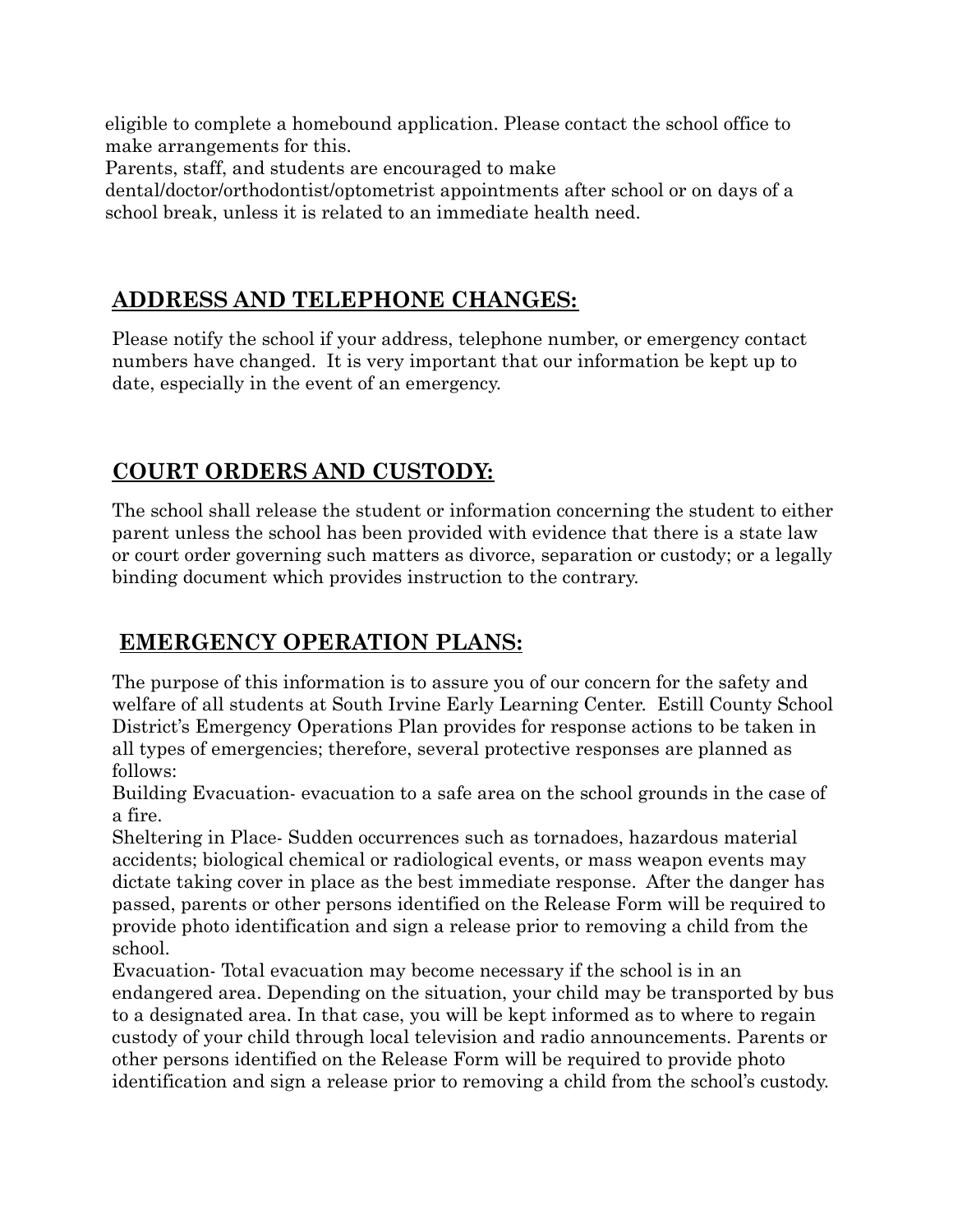- Please DO NOT call the school or attempt to make different arrangements for your child. That will only create confusion and divert staff from their assigned emergency duties.
- Radio and television announcements will be used to communicate information and procedures. In order to ensure the safety of ALL children, we urgently request the cooperation of ALL parents.

#### <span id="page-11-0"></span>**EMERGENCY PROCEDURES:**

**Types of Emergency Drills-** Directions for all drills are posted in each classroom and will be practiced on a regular basis. Fire Drills Tornado Drills Earthquake Drills Shelter in Place Drills Bomb Drill Lock Down Emergency Drills

#### <span id="page-11-1"></span>**SCHOOL BEHAVIOR EXPECTATIONS:**

The Staff of the South Irvine Early Learning Center believes that positive student behavior is necessary for achieving the highest quality of learning in the classroom and within the school. The Staff of the South Irvine Early Learning Center will implement fair and consistent expectations of conduct and classroom management. The Staff also supports all transportation staff in emphasizing desirable social behavior of students while riding buses.

All classrooms reference The Three B's Expectations to promote positive behavior.

#### **B-Be Kind B-Be Responsible B-Be Safe**

#### <span id="page-11-2"></span>**ITEMS NOT ALLOWED AT SCHOOL:**

Tobacco, alcohol, drugs, or any related forms of these harmful substances Guns, knives, or other forms of weapons (real or toy) Firecrackers or other explosives Matches or cigarette lighters Cell phones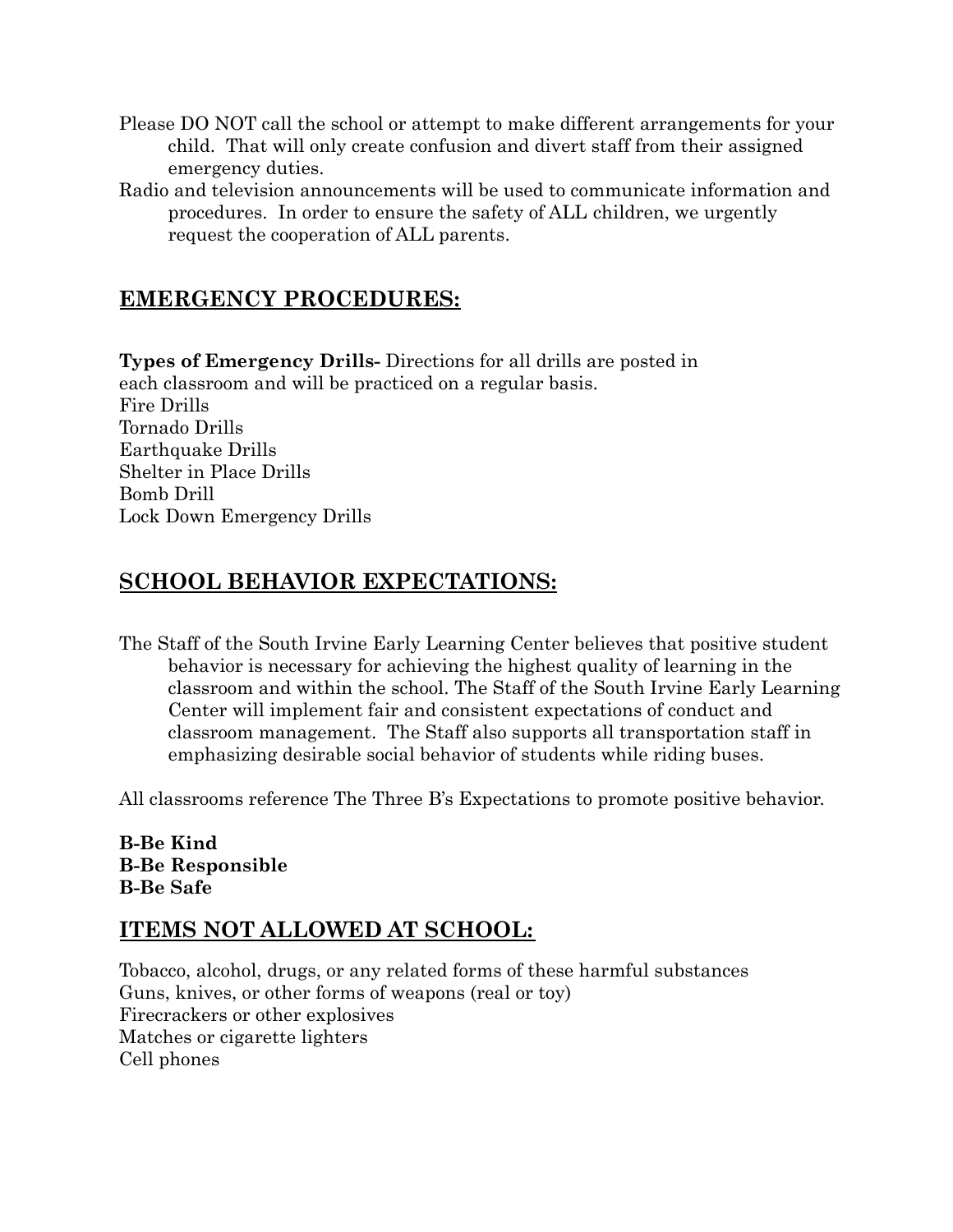Toys, trading cards, electronic games or devices that may be damaged, broken or stolen may not be brought to school unless prior permission is granted by the teacher

# <span id="page-12-0"></span>**DRESS CODE:**

We recommend that all children wear play clothes that are washable and comfortable. In addition, we recommend that children wear proper footwear in order to fully participate in daily recess and weekly physical education. Hats and mittens are a must since we take children outside regularly. Students may be taken outside when weather is permitting. This means rain/sleet/hail is not falling and there are no weather advisories. Students do go outside when it is cold. Teacher/Principal discretion will be used in accordance with these guidelines. All clothing should be marked with your child's name, especially gloves, hats, sweaters and jackets.

#### **PLEASE SEND BACKPACKS DAILY**

# <span id="page-12-1"></span>**VISITORS/BUILDING ACCESS:**

For security purposes, all doors to the school will be locked at 8:00 am. All visitors, including parents, must ring the doorbell to enter the building through the main front door entrance.

For safety reasons, visitors may be denied entrance into the school building. Visitors/Volunteers must report to the front office to sign in and receive a pass. A volunteer log should also be signed to help us keep track of volunteer hours.

#### <span id="page-12-2"></span>**MEALS:**

We provide every child with a nutritious and well-balanced breakfast, lunch and snack that meets USDA guidelines. South Irvine Early Learning Center met the needs required to qualify for the Community Eligibility Option opportunity which means **all students will receive free breakfast and lunch in our school.** We strongly encourage students to eat in the school cafeteria. If your child is required to have special meals, please make sure they are in a lunchbox or brown bag and send them to school in the morning. If your child brings breakfast or lunch it must be in a lunchbox or brown bag. Please refrain from sending a child to school with a fountain drink in the mornings for breakfast.

Even though your child will be receiving free breakfast and lunch, you need to complete the meal application and return to school.

# <span id="page-12-3"></span>**FAMILY RESOURCE CENTER:**

Shaye Walker is the Family Resource Center Director for South Irvine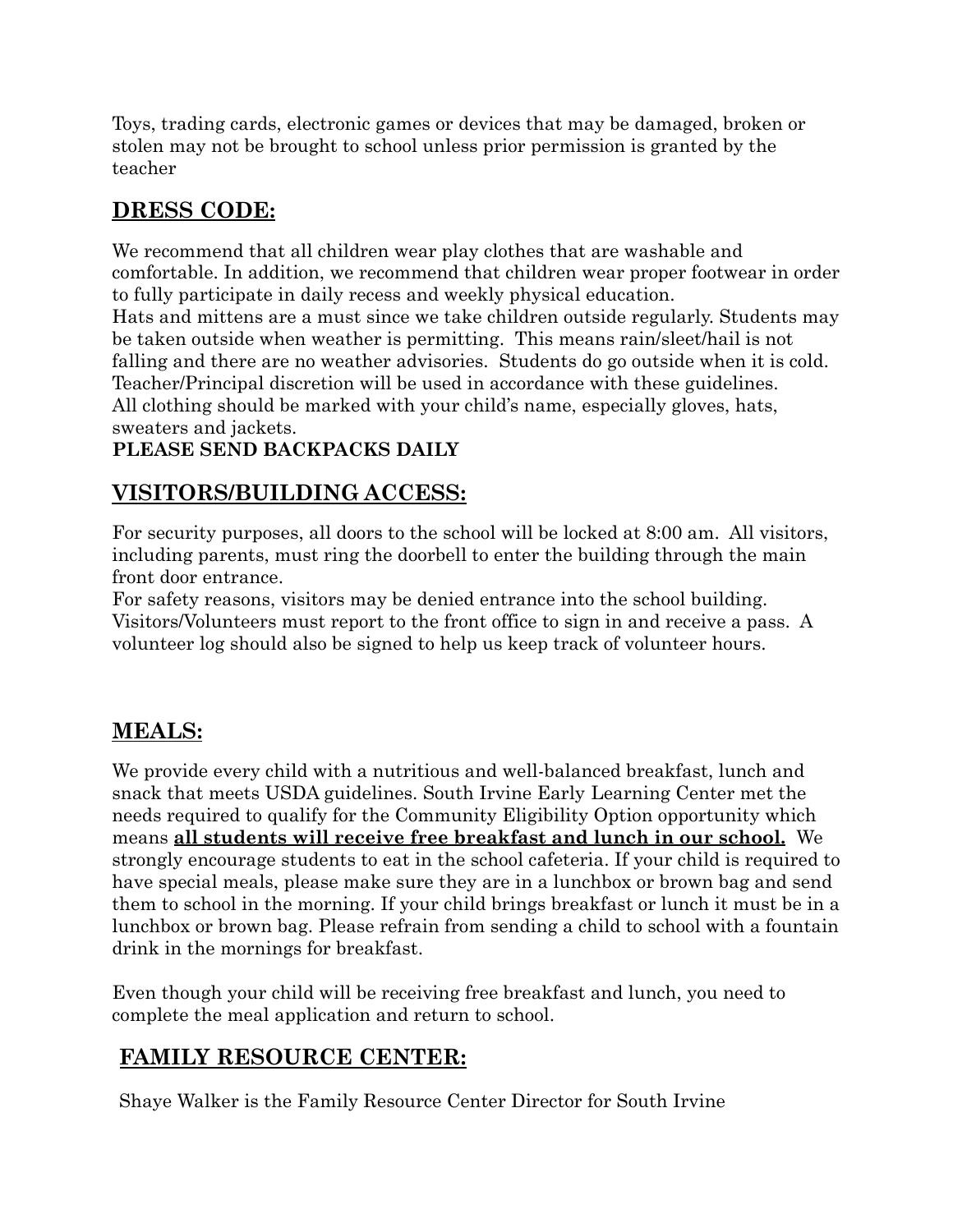Early Learning Center. Jenny Hardy is the FRC Assistant. They can be reached at 723-4700 and Estill Springs Elementary, 723-7703.

Students, parents and teachers are encouraged to use the services provided. Referrals to community agencies and resources are in place to assist students and families with their needs.

The Family Resource Center offers a comfortable atmosphere to share and gather information about issues of concern to the growth and development of families. Workshops are available throughout the year.

The center houses a limited lending library which includes books and learning games that can be checked out for use at home with your child.

The center is open weekdays throughout the school year and limited times during the summer.

Contact the center coordinator at 723-4700 for more information and/or to schedule a home visit.

The FRC staff will be happy to meet with you and connect you to available resources.

South Irvine Early Learning Center is committed to developing the whole child.

# <span id="page-13-0"></span>**FAMILY LEARNING NIGHTS:**

Families are an important part of the South Irvine Early Learning Center team. Family Learning Nights offer activities designed specifically for young children and their families. Scheduled throughout the school year, they allow families to meet one another and get to know our staff in a more relaxed atmosphere. We hope that you will try to attend these family focused learning events.

# <span id="page-13-1"></span>**SCHOOL TO HOME COMMUNICATION:**

Thursday Folder:

Important School communication will be sent each Thursday.

Parents are encouraged to review all information with their child and discuss envelope/folder contents.

Bi-weekly or weekly newsletter from the principal will be included in the Thursday folder.

Parents and students may also access information on the school webpage: [www.estill.kyschools.us](http://www.estill.kyschools.us)

Important announcements are placed on the marquee at the front entrance of the school.

Updates will also be posted on the school's Facebook page – South Irvine Early Learning Center.

District information, school information, as well as parent resources can be obtained from the Estill County website: [www.estill.kyschools.us](http://www.estill.kyschools.us)

If you have any unanswered questions, you may contact the school at 723-4700.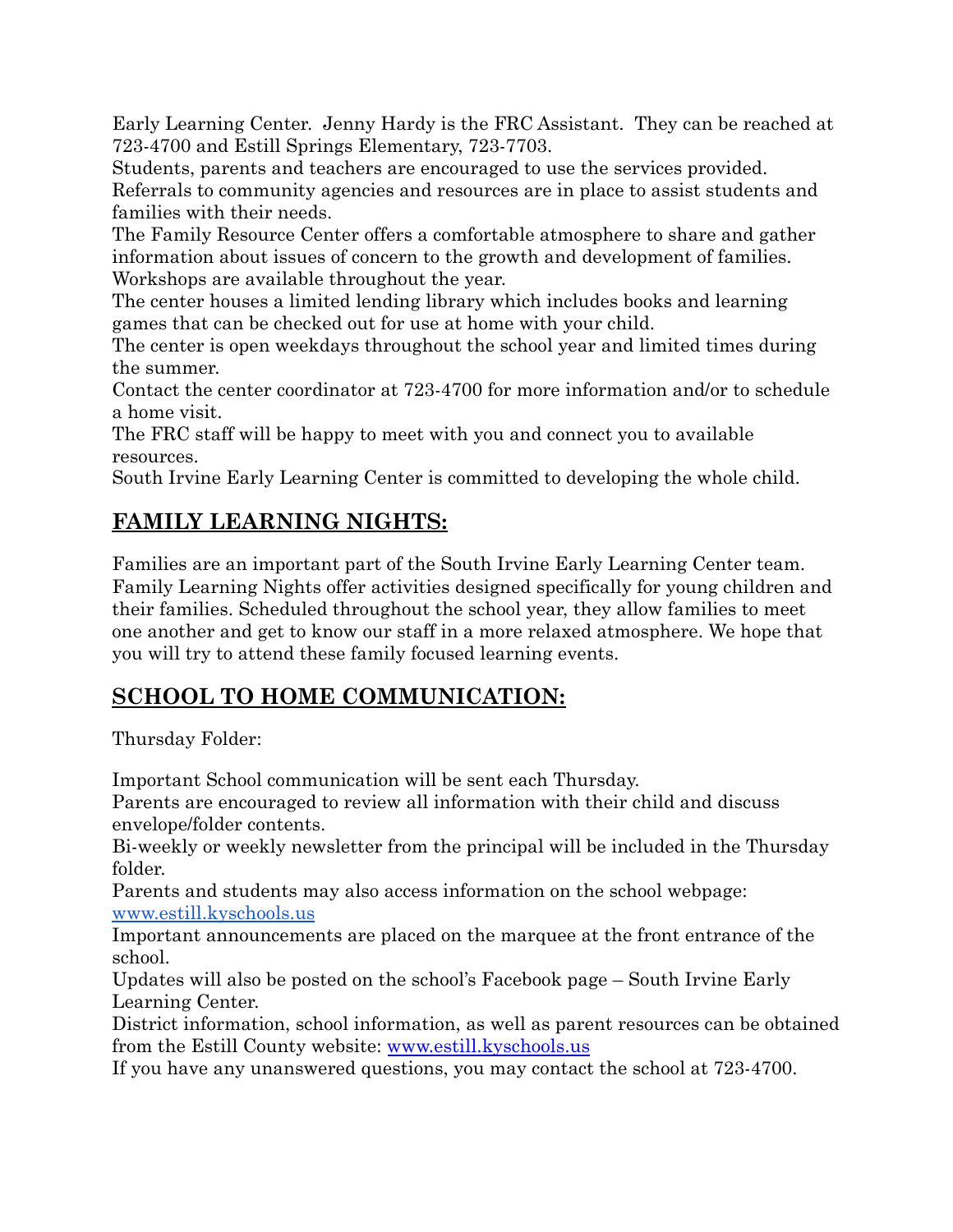# <span id="page-14-0"></span>**VOLUNTEERING**

We believe that parents are a child's first and most important teachers. We promote effective, lifetime participation in the education experiences of your child.

There are several different ways to volunteer at SI Early Learning Center, which include providing materials, going on field trips, helping at parties, sharing a special talent or interest with the class, and/or reading to the class. In addition there are opportunities within the school, such as assisting in the cafeteria and contributing time and supplies to school wide activities.

In order to volunteer, you must pass a criminal records check and attend a Confidentiality Training session.

#### <span id="page-14-1"></span>**PICTURES:**

A professional photographer takes individual pictures of the children at school in the fall and spring of the school year. In addition, group pictures are taken in the spring. These packets are offered to families for a reasonable price, but you are not obligated to purchase school pictures. You will be notified prior to pictures being made.

# <span id="page-14-2"></span>**TECHNOLOGY:**

Your child will be immediately exposed to a wealth of technology as soon as they enter their classroom. Basic computer concepts are practiced in the classroom such as: mouse control, mouse orientation, keyboard awareness, and computer care.

Students may have the opportunity to use Interactive Smart Boards. These are essentially a computer disguised as a dry erase board.

Acceptable Use Policy: An acceptable use policy must be signed for students to use the internet at school. Students never have unsupervised access to the internet. Internet activities are always teacher-led. For your child to benefit from the variety of activities available through the internet, this form should be signed.

# <span id="page-14-3"></span>**BUS TRANSPORTATION:**

Transportation is provided for all students. If a child violates a rule, the bus driver may complete a referral form and send it to the principal. In the event that a child has three referrals, they may be temporarily removed from the bus; therefore, requiring parent transportation for a minimum of 1 day. For safety concerns, individuals must be at least 16 years old to accept a child from the bus. The bus driver will not release a child to an individual under the age of 16 or an individual not on the student transportation sheet and/or student check out form. The state